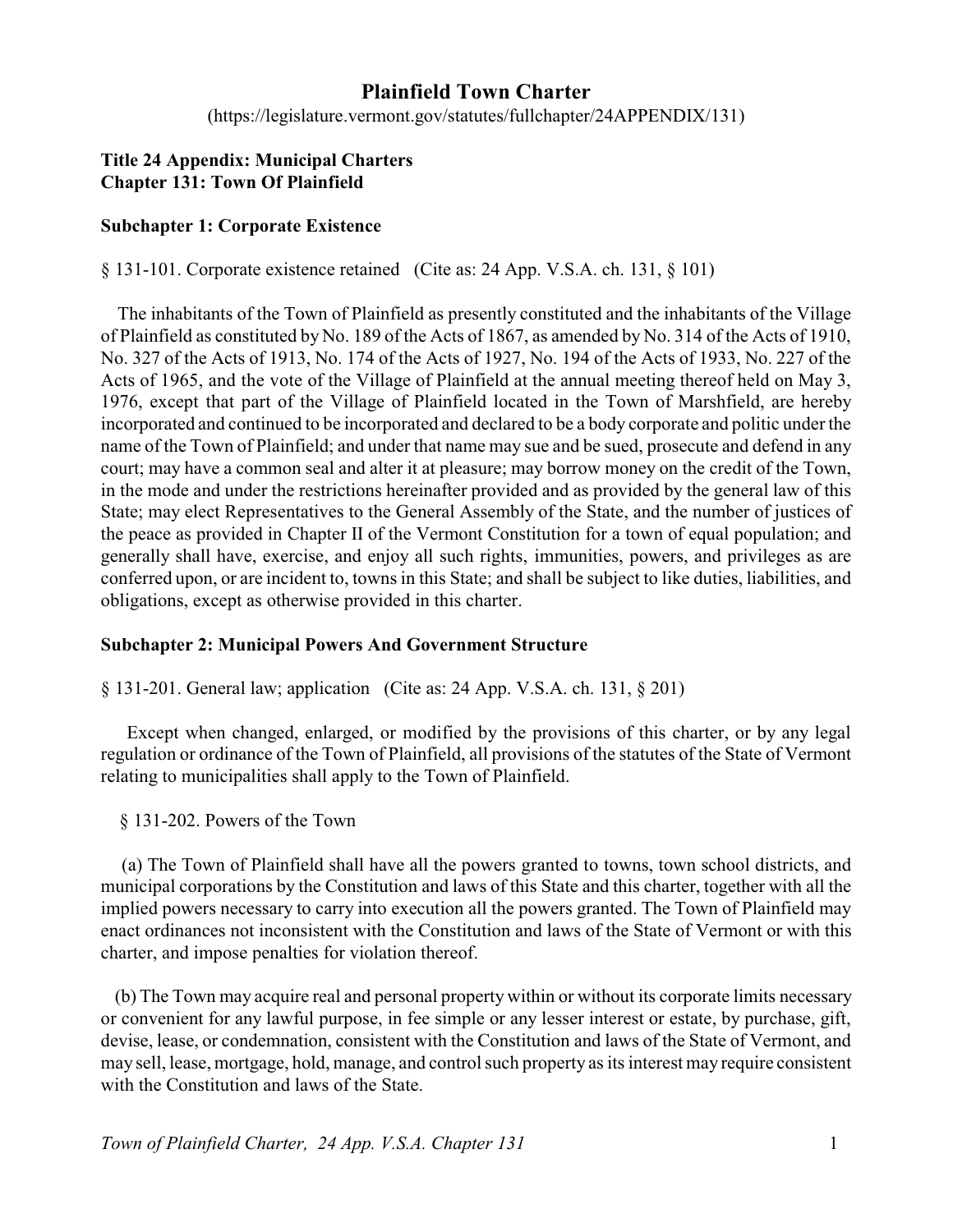(c) In this charter, no mention of a particular power shall be construed to be exclusive or to restrict the scope of the powers which the Town would have if the particular power were not mentioned, unless this charter otherwise provides.

 (d) The Seal of the Town of Plainfield, heretofore adopted, is declared to be the official seal of the Town, to be used as required by law and custom.

(e) The Town may purchase, hold, and convey any real estate and erect and keep in repair any buildings necessaryor convenient for its purposes; and may acquire, construct, and maintain such dams, aqueducts, reservoirs, sewage disposal facilities, and electrical distribution facilities as it may deem necessary for the benefit of the Town.

§ 131-203. Reservation of powers to the Town (Cite as: 24 App. V.S.A. ch. 131, § 203)

Nothing in this charter shall be construed to in any way limit the powers and functions conferred on the Town of Plainfield, the selectmen of said Town, or its elected and appointed officials by general or special enactments of State statutes or regulations in force or effect or hereafter enacted, and the powers and functions conferred by this charter shall be cumulative and in addition to the provisions of such general or special enactments unless this charter otherwise provides.

§ 131-204. Authority of police officers (Cite as: 24 App. V.S.A. ch. 131, § 204)

The police officers of the Town shall have the same powers throughout the State with respect to criminal matters, and the enforcement of the laws relating thereto, as they have within the Town.

§ 131-205. Open meetings (Cite as: 24 App. V.S.A. ch. 131, § 205)

Meetings of all Town boards and commissions shall be open and held in accordance with the general law of this State relating to public meetings. The record of all official proceedings shall be available for public inspection and copying as provided by the general law of this State.

§ 131-206. Form of government (Cite as: 24 App. V.S.A. ch. 131, § 206)

Pursuant to its provisions and subject only to the limitations imposed by the Vermont Constitution and by this charter, all powers of the Town shall be vested in an elective council, hereinafter referred to as the Selectboard, which shall enact ordinances, codes, and regulations, adopt budgets and determine policies, and which shall execute the laws and administer the government of the Town.

§ 131-207. Intergovernmental relations (Cite as: 24 App. V.S.A. ch. 131, § 207)

The Town, through its Selectboard or Board of School Directors, or both, may enter into any agreement with the United States of America or the State of Vermont, or both, or with any subdivision, department, agency, or activity of the United States of America or the State of Vermont, or both, to accept grants, loans, and assistance from the United States of America or the State of Vermont, or both, or from any subdivision department, agency, or activity of the United States of America or the State of Vermont, or both, to make public improvements within said Town, or upon property or rights of said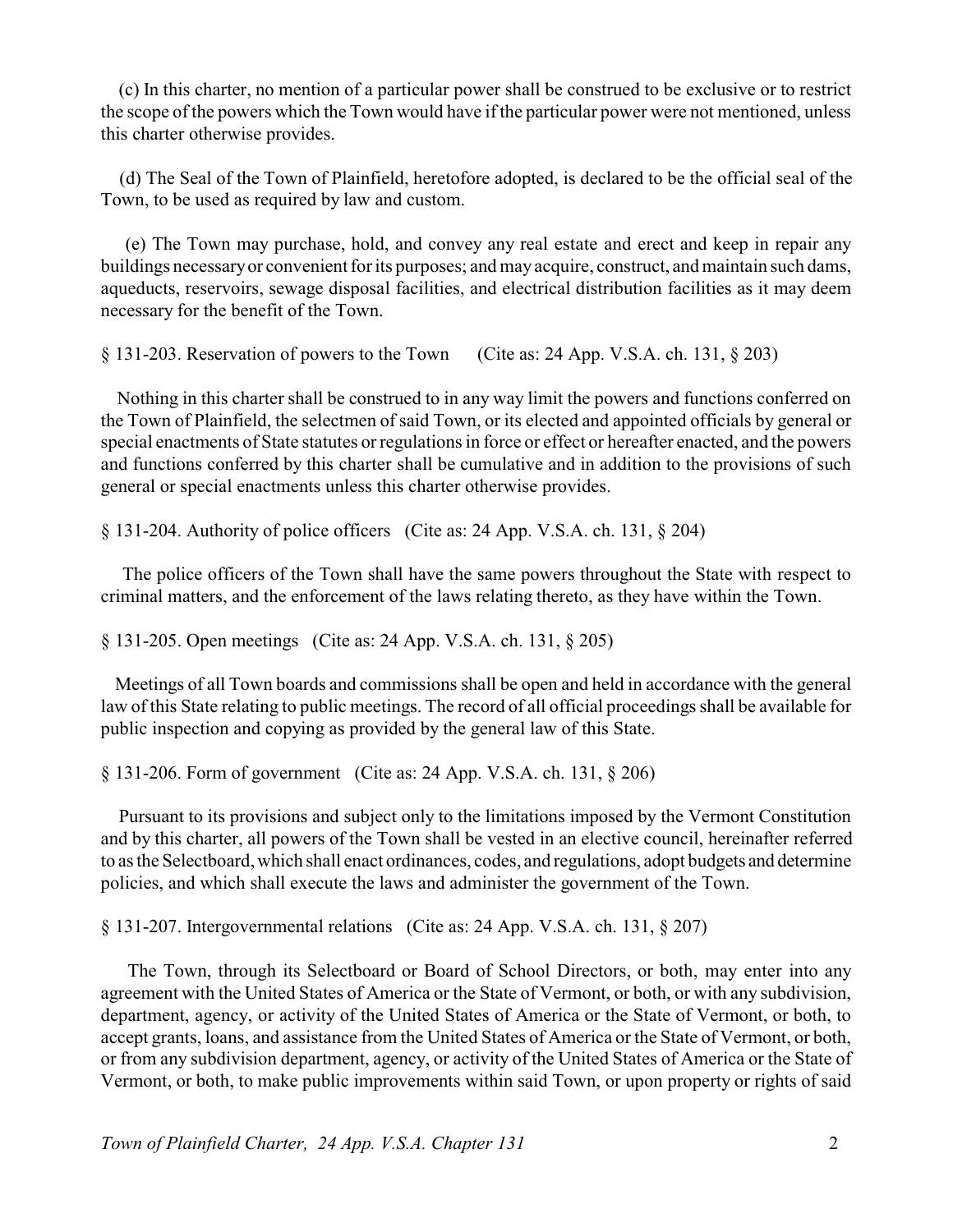Town outside its corporate limits, whether owned by said Town as sole owner or owned by said Town in common with another municipality or other municipalities, and maymake appropriations consistent with this charter to accomplish such purpose.

§ 131-208. Town School District; establishment (Cite as: 24 App. V.S.A. ch. 131, § 208)

The Town of Plainfield, as established in section 101 of this charter, shall constitute the Town of Plainfield Town School District.

§ 131-209. Utility services (Cite as: 24 App. V.S.A. ch. 131, § 209)

The Town shall have the power to impose rates, charges, and assessments upon property located in that part of the former Village located in the Town of Marshfield for water, sewer, and street lighting.

# **Subchapter 3: Ordinances**

§ 131-301. Ordinances; enforcement and adoption (Cite as: 24 App. V.S.A. ch. 131, § 301)

(a) The Selectboard may provide penalties for the breach of any ordinance authorized by general law or this Charter; may prosecute any person violating the same through the Town Agent, constables, or police officers who for such purposes shall be informing officers; and may maintain actions to restrain actual or threatened violations of the same. The establishment of any fine or penalty shall be by ordinance.

(b) Ordinance-making authority granted to the Town by this charter and general law shall be exercised pursuant to the provisions of sections 302 through 305 of this charter.

§ 131-302. Ordinances; introduction and readings (Cite as: 24 App. V.S.A. ch. 131, § 302)

(a) Every ordinance shall be introduced in writing. The enacting clause of all ordinances shall be "The Selectboard of the Town of Plainfield hereby ordains." If the Selectboard passes the proposed ordinance upon first reading, it shall cause it to be published in its entirety in abbreviated form in a newspaper of general circulation in the Town, at least once, together with a notice of the time and place when and where there will be a public hearing to consider the same for final passage. The first such publication shall be at least one week prior to the date of said public hearing.

(b) At the time and place so advertised, or at any time and place to which such hearing may from time to time be adjourned, such ordinance shall be read in full, except that by vote of a majority of the Selectboard, the ordinance may be read by title, and after such reading, all persons interested shall be given an opportunity to be heard.

§ 131-303. Ordinances; consideration and passage (Cite as: 24 App. V.S.A. ch. 131, § 303)

After such hearing, the Selectboard may finally pass such ordinance with or without amendment, except that if the Selectboard amends said ordinances, it shall cause the amended ordinance to be published at least once together with a notice of the time and place of a public hearing at which such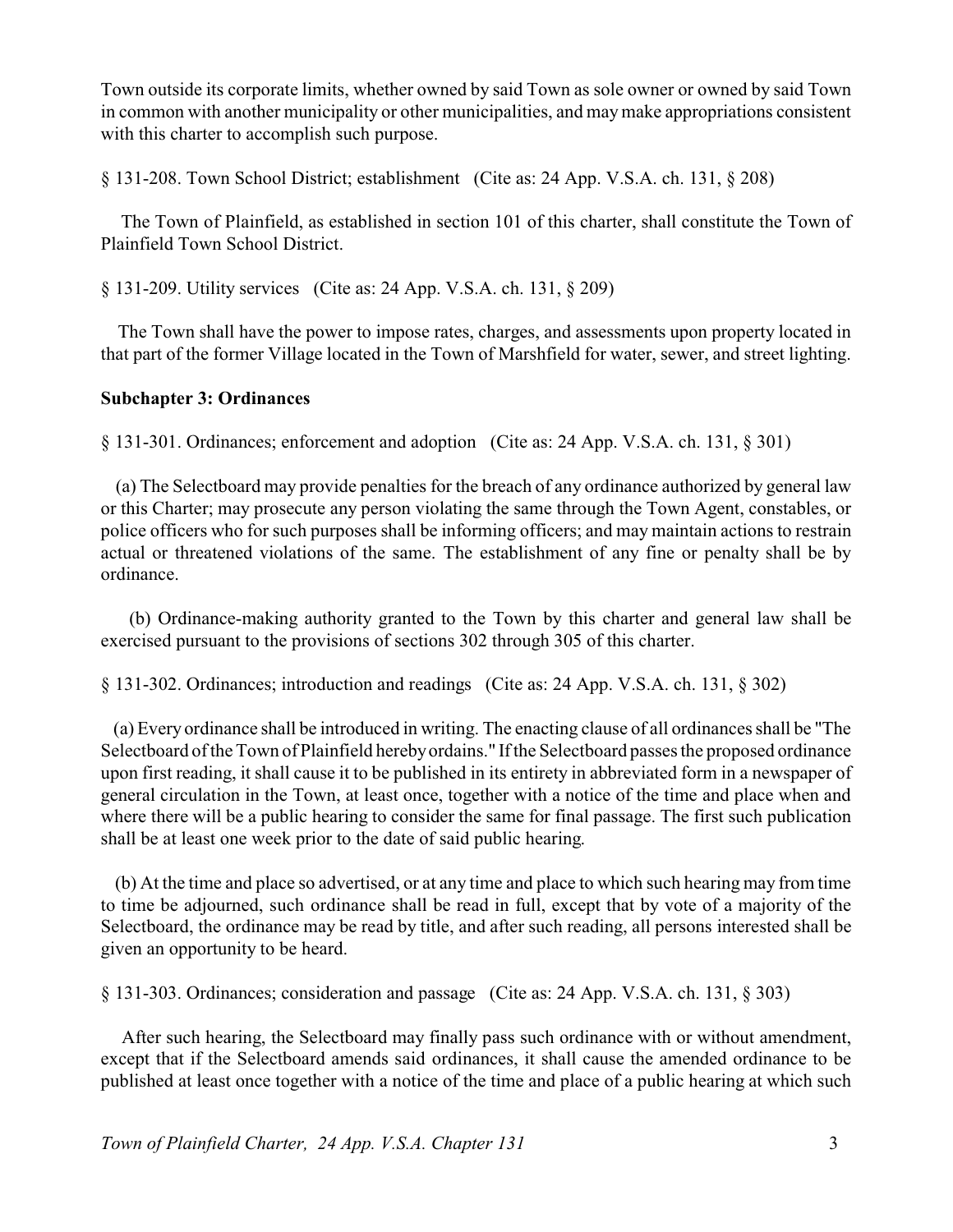amended ordinance will be further considered, which publication shall be at least three days prior to the public hearing. At the time so advertised or at any time and place to which such meeting may be adjourned, the amended ordinance shall be read in full, except that by vote of a majority of the Selectboard, the ordinance may be read by title. After such hearing, the Selectboard may pass finally such amended ordinance or again amend it subject to the same procedure as outlined herein.

§ 131-304. Ordinances; effective date (Cite as: 24 App. V.S.A. ch. 131, § 304)

Every ordinance shall become effective upon passage unless otherwise specified; or, if the ordinance be conditioned upon approval of the voters of the Town, then upon a favorable vote of a majority of those voting thereon.

§ 131-305. Ordinances; filing (Cite as: 24 App. V.S.A. ch. 131, § 305)

The Town Clerk shall prepare and keep in the Town office a book of ordinances which shall contain each ordinance passed finally by the Selectboard together with a complete index of the ordinances according to subject matter.

#### **Subchapter 4: Officers**

§ 131-401. Generally (Cite as: 24 App. V.S.A. ch. 131, § 401)

The officers of the Town of Plainfield shall be those provided by law for towns, except as otherwise provided by this charter. Such officers shall have all the powers and duties necessary to carry out the provisions of this charter as well as those provided by law.

§ 131-402. Elective officers (Cite as: 24 App. V.S.A. ch. 131, § 402)

(a) The elected officers of the Town shall be elected and their compensation fixed by the Town at its annual meeting.

(b) All elected officers except as provided by law or as specifically provided in this charter, shall be chosen at large from the legally qualified voters of the Town, and shall hold office for the term hereafter specified and until their successors are elected and qualified.

(c) All officers shall be elected by Australian Ballot.

(d) When an elected or appointed officer resigns, makes residence in another town, or dies or becomes incapacitated, the office shall become vacant and the Selectboard shall appoint an eligible person to fill the vacancy until the next annual meeting. The person elected at the annual meeting shall serve until the predecessor's term expires. Incapacity shall include the failure of a Selectboard member to attend 50 percent of the meetings of the Board in any calendar year.

§ 131-403. Appointed officers (Cite as: 24 App. V.S.A. ch. 131, § 403)

The Selectboard may appoint any officers required by the Town's personnel regulations, this charter,

*Town of Plainfield Charter, 24 App. V.S.A. Chapter 131* 4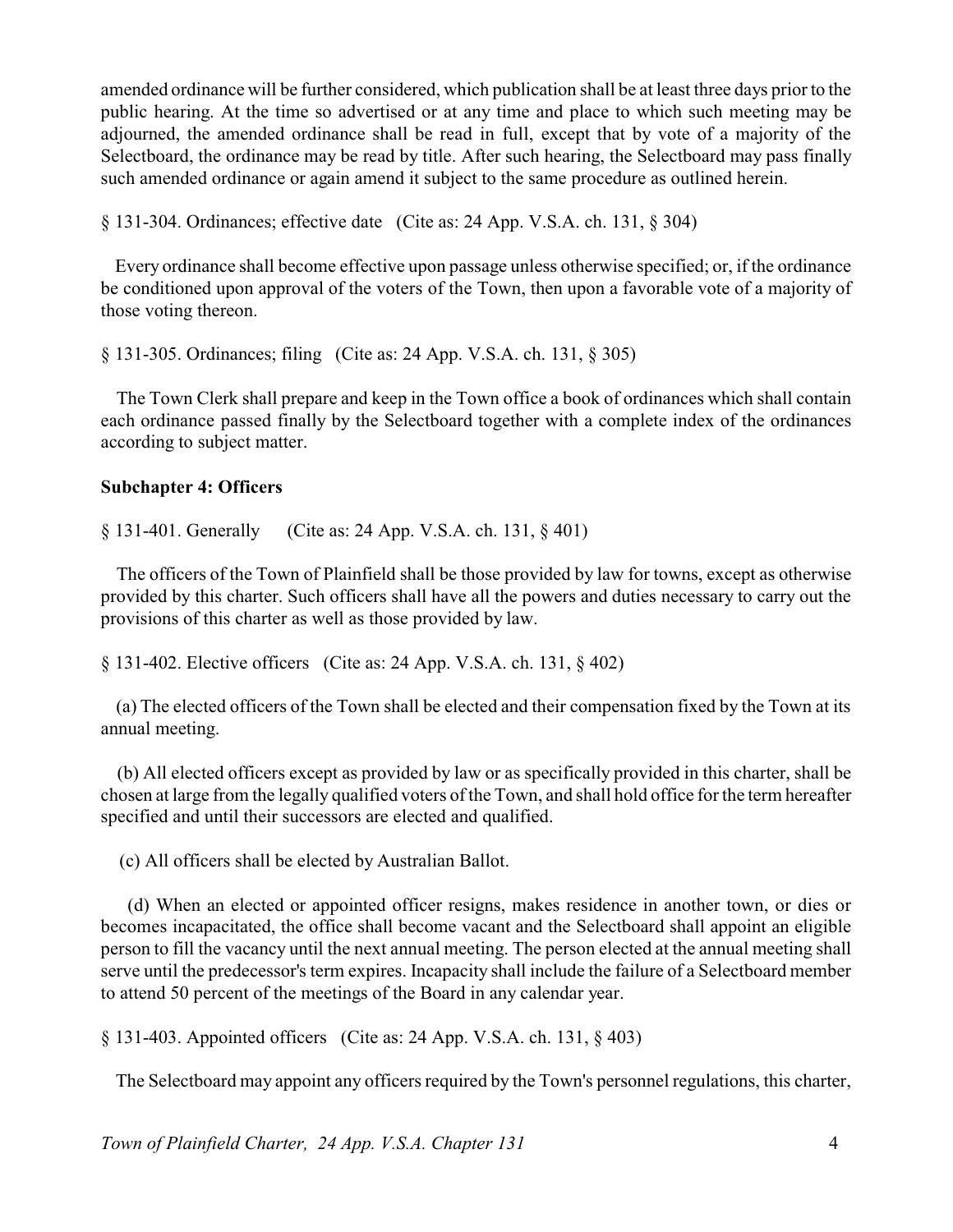or the general law of this State.

§ 131-404. Bonding of officers (Cite as: 24 App. V.S.A. ch. 131, § 404)

All officers of the Town required to be bonded by State law shall be so bonded.

§ 131-405. Oath of office (Cite as: 24 App. V.S.A. ch. 131, § 405)

All elective officials and all police officers of the Town shall, before assuming office, take, subscribe, and file with the Town Clerk the following oath:

"I \_\_\_\_\_\_\_\_ solemnly swear (or affirm) that I will faithfully execute the Office of \_\_\_\_\_\_\_\_ of the Town of Plainfield to the best of my judgment and abilities, according to law, so help me God (or I so affirm)."

§ 131-406. Town Clerk and Treasurer; School District officers (Cite as: 24 App. V.S.A. ch. 131, § 406)

The Clerk, auditors, and Treasurer of the Town shall perform those duties imposed upon the Clerk, auditors, and Treasurer of the Town of Plainfield School District by the general law of this State.

#### **Subchapter 5: Selectboard**

§ 131-501. Powers and duties (Cite as: 24 App. V.S.A. ch. 131, § 501)

The members of the Selectboard shall constitute the legislative body of the Town of Plainfield for all purposes required by law and except as otherwise herein specifically provided, and shall have all powers and authority given to, and perform all duties required of town legislative bodies or selectboards under the Constitution and laws of the State of Vermont.

#### **Subchapter 6: Water And Sewer System**

§ 131-601. Transfer (Cite as: 24 App. V.S.A. ch. 131, § 601)

On and after the effective date of this charter, the ownership, control, and management of the Village water and sewer systems shall be vested in the Town, subject to all indebtedness and liabilities relating thereto; provided, however, that administration of said systems and payment of existing liabilities relating thereto shall be as specifically provided for in this charter.

#### **Subchapter 7: Commissions And Appointments**

§ 131-701. Appointments (Cite as: 24 App. V.S.A. ch. 131, § 701)

The Selectboard may appoint commissions or committees as needed, and delegate incidental powers necessary for the proper functioning thereof, as established by law.

§ 131-702. Water and sewer commissioners (Cite as: 24 App. V.S.A. ch. 131, § 702)

*Town of Plainfield Charter, 24 App. V.S.A. Chapter 131* 5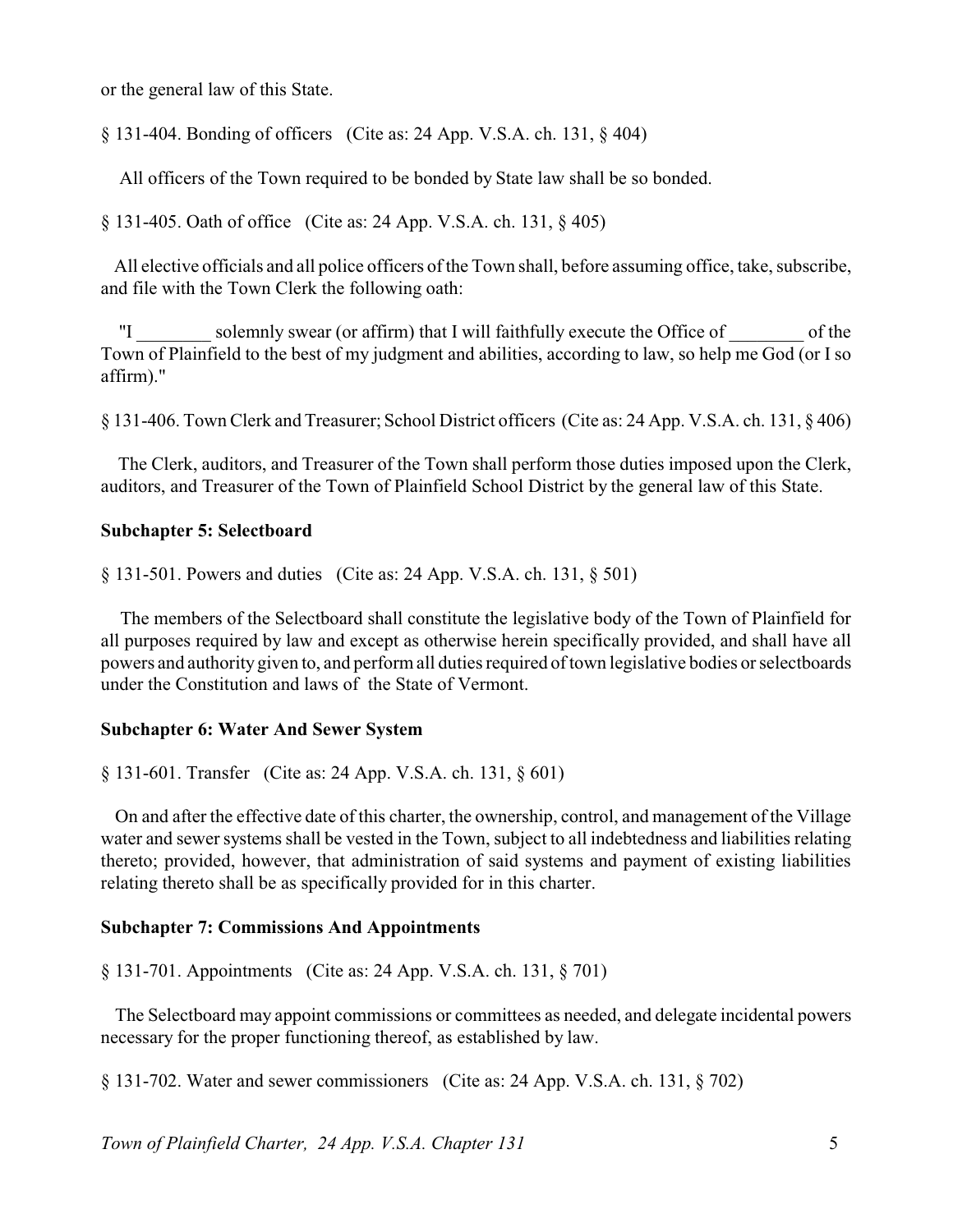(a) Upon the effective date of this charter, the Selectboard shall appoint three water and sewer commissioners whose duties, powers, and authority with respect to the municipal water and sewer system shall be as established by the law of this State and as specifically provided for in this charter. One commissioner shall serve for a term of three years, one shall serve for a term of two years, and one shall serve for a term of one year. Thereafter, at the first meeting of the Selectboard following each annual Town meeting, the Selectboard shall appoint one commissioner for a term of three years. The Selectboard shall appoint residents of that part of the Town served by municipal water and sewer systems as water and sewer commissioners.

(b) In addition to those powers, duties, and responsibilities imposed by law, water and sewer commissioners shall:

(i) Establish, regulate, control, and determine assessments for the benefit of property located within and without the Town which is provided street lighting;

(ii) Exercise control over, administer, manage, and operate the municipal water and sewage disposal systems of the Town as presently constituted or as may be enlarged hereafter; and

(iii) Establish rates and charges for water and sewage disposal services provided by the Town.

#### **Subchapter 8: Town Meeting**

§ 131-801. Application of general laws (Cite as: 24 App. V.S.A. ch. 131, § 801)

Provisions of the laws of this State relating to voter qualification, warnings, methods of voting, the duties of town officers at town meetings and elections, and all other particulars relating to preparation for, conduct, and management of town meetings and elections shall, so far as they may be applicable, govern all municipal elections and all annual and special town meetings, except as otherwise provided in this charter.

#### **Subchapter 9: Zoning And Planning**

§ 131-901. Applicability of State law to zoning and planning (Cite as: 24 App. V.S.A. ch. 131, § 901)

All matters pertaining to zoning, land subdivision, municipal and regional plans shall be exclusively controlled by the general law of the State of Vermont, except as specifically provided in this charter.

§ 131-902. Ratification of present zoning ordinance (Cite as: 24 App. V.S.A. ch. 131, § 902)

The Town of Plainfield zoning and flood hazard regulations, as amended, are hereby ratified and approved.

§ 131-903. Incorporation of Village zoning ordinance (Cite as: 24 App. V.S.A. ch. 131, § 903)

The Village of Plainfield zoning and flood hazard regulations, as amended, are hereby incorporated into the zoning ordinance of the Town of Plainfield for the purpose of defining a Village district within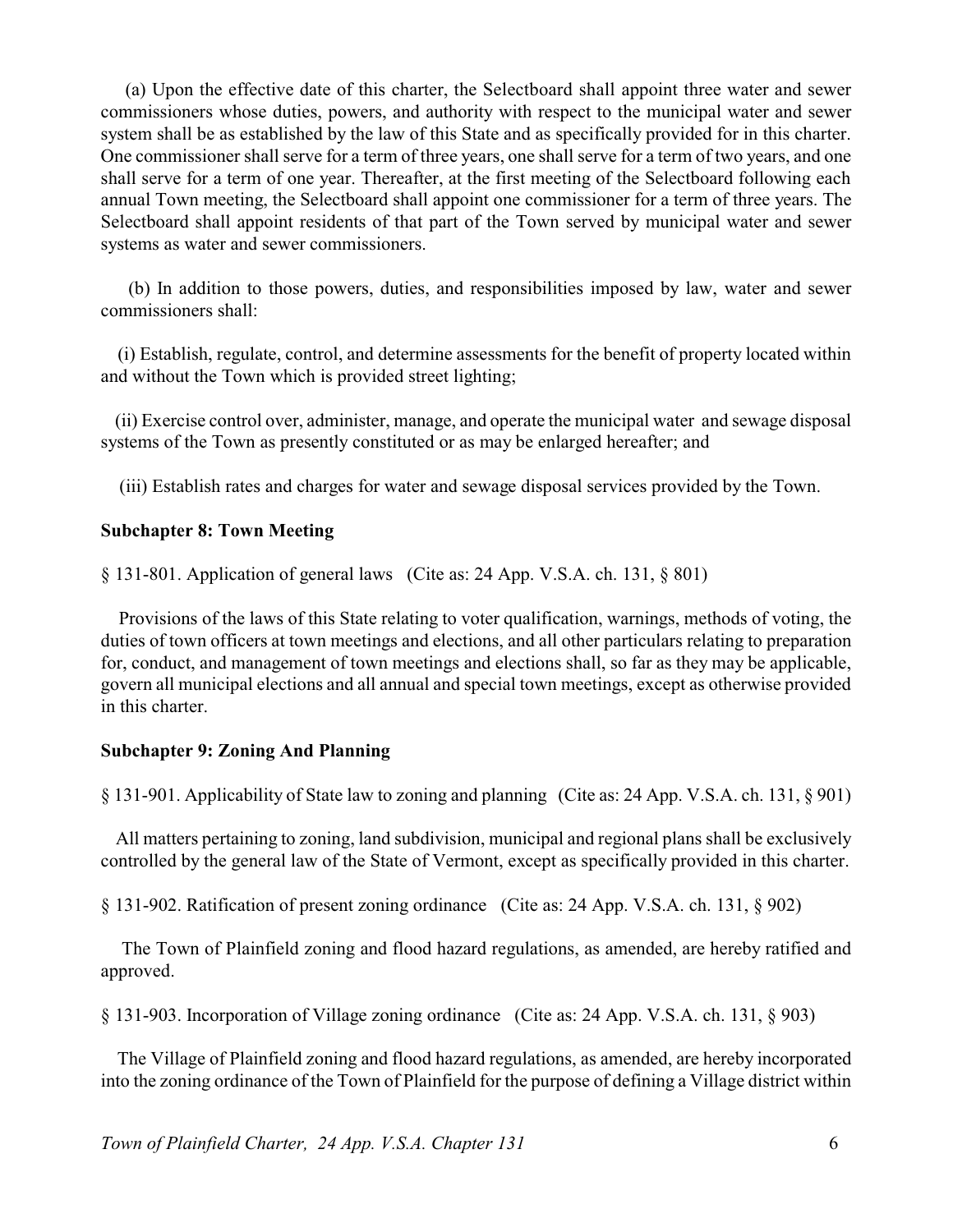said Town ordinance and establishing area, density, use, building, and like requirements therein.

§ 131-904. Board of Adjustment (Cite as: 24 App. V.S.A. ch. 131, § 904)

Notwithstanding any provision of general law, two residents of the Village district as presently or hereafter defined shall serve as members of the Zoning Board of Adjustment. Other members of the Zoning Board of Adjustment shall be residents of the Town of Plainfield and residing in said district.

### **Subchapter 10: Budget, Taxation And Indebtedness**

§ 131-1001. Fiscal year (Cite as: 24 App. V.S.A. ch. 131, § 1001)

The fiscal year shall commence on the first day of July and end on the last day of June.

§ 131-1002. Amount to be raised by taxation (Cite as: 24 App. V.S.A. ch. 131, § 1002)

Upon passage of the budget by the annual Town meeting, the amounts stated therein as the amount to be raised by property taxes shall constitute a determination of the amount of the levy for the purposes of the Town in the corresponding tax year, and the Selectboard shall levy such taxes on the grand list furnished by the listers for the corresponding tax year.

§ 131-1003. Taxation (Cite as: 24 App. V.S.A. ch. 131, § 1003)

(a) Taxes on real and personal property shall be paid as voted at annual Town meeting.

(b) Taxes may be paid with discount if approved at annual Town meeting.

(c) Taxes shall be collected as established by law.

 (d) Delinquent property taxes shall accrue penalty, interest, fees, and costs to the maximum extent permitted by law, and all such interest fees shall be paid over to the Town Treasurer for inclusion in the general fund of the Town.

§ 131-1004. Fees and fines (Cite as: 24 App. V.S.A. ch. 131, § 1004)

All fines and penalties payable to the Town by reason of any violation of any law, ordinance, or bylaw, shall be paid over promptly upon receipt to the Town Treasurer for inclusion in the general fund of the Town. All fees established by law or ordinance and payable to any Town officer, except those fees payable to the Town Clerk, shall be paid over promptly upon receipt to the Town Treasurer for inclusion in the general fund of the Town.

§ 131-1005. Current bonded indebtedness (Cite as: 24 App. V.S.A. ch. 131, § 1005)

Outstanding bonds previously issued by the Village of Plainfield shall be obligations of the Town of Plainfield on and after the effective date of this charter, provided, however, that until fully paid, said bonds shall constitute a general obligation only with respect to that part of the Town formerly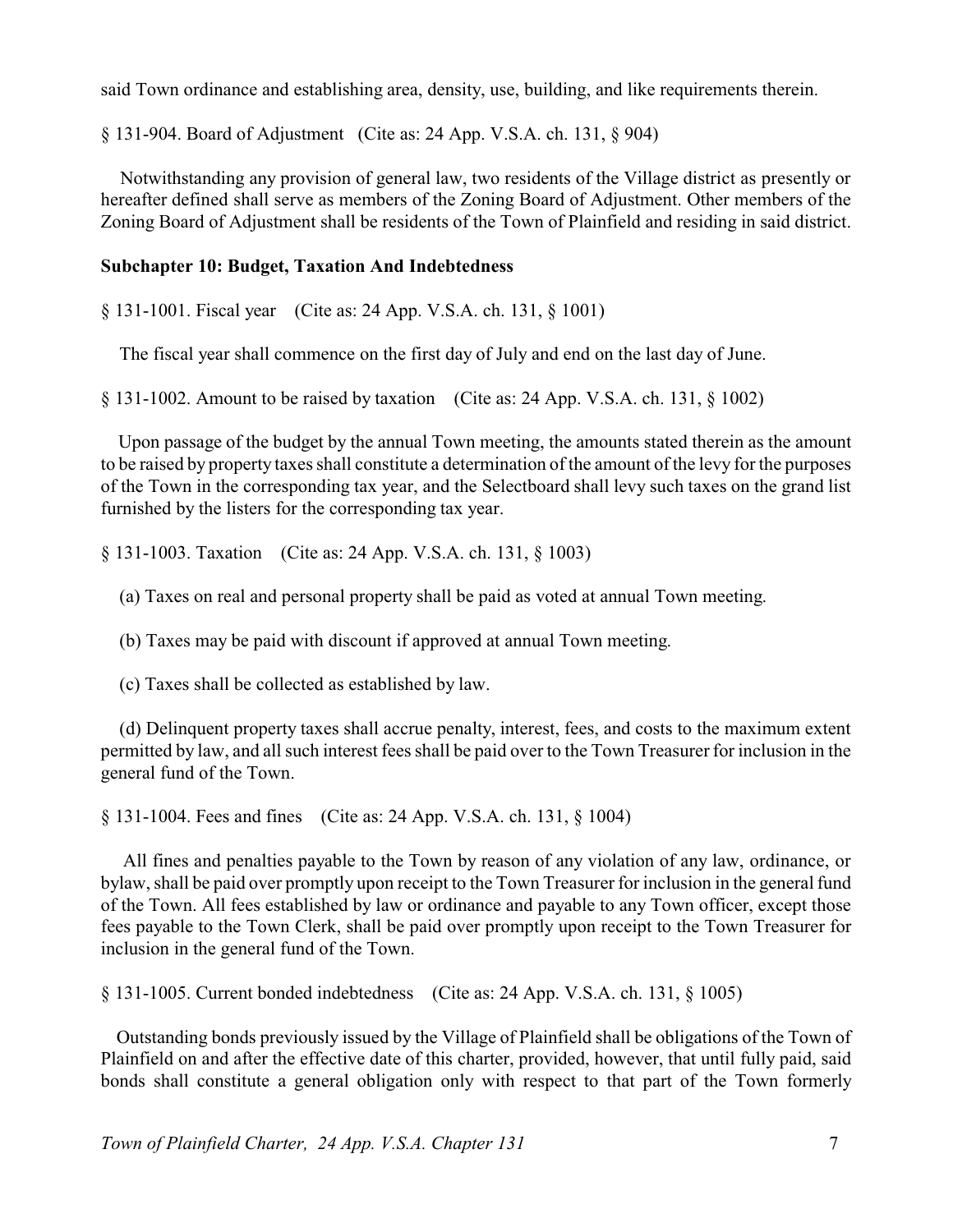comprising the Village of Plainfield, including that portion of said Village within the Town of Marshfield, and that part of the Town of Plainfield presently outside the limits of the Village of Plainfield and now receiving Village water and sewer services. Said bonds shall not constitute a debt or obligation of the Town of Plainfield except as specifically provided in this section, and shall be paid only by rates, charges, and assessments levied for water and sewer service within the former Village, and shall be secured as general obligations only by the full faith and credit of the Town as it applies within the former Village. Nothing herein shall be construed as abridging the power of the Town or the Town School District to authorize and issue bonds as provided by the general law of this State.

# **Subchapter 11: General Provisions**

§ 131-1101. Separability (Cite as: 24 App. V.S.A. ch. 131, § 1101)

If any provision of this charter is held invalid, the other provisions of the charter shall not be affected thereby. If the application of the charter or any of its provisions to any person or circumstances is held invalid, the application of the charter and its provisions to other persons or circumstances shall not be affected thereby.

§ 131-1102. Continuance in office (Cite as: 24 App. V.S.A. ch. 131, § 1102)

[Transitional provisions related to ending legal matters at the time of the adoption of the charter.]

§ 131-1103. Pending matters (Cite as: 24 App. V.S.A. ch. 131, § 1103)

[Transitional provisions related to ending legal matters at the time of the adoption of the charter.]

§ 131-1104. Municipal laws (Cite as: 24 App. V.S.A. ch. 131, § 1104)

[Transitional provisions related to the continuation in force of the municipal laws of the Town of Plainfield and the Village of Plainfield as municipal laws of the Town of Plainfield.]

§ 131-1105. Amendment of charter (Cite as: 24 App. V.S.A. ch. 131, § 1105)

This charter may be amended as set forth by the general law of this State.

§ 131-1106. Reference to statute (Cite as: 24 App. V.S.A. ch. 131, § 1106)

 If any matter mentioned in this charter is said to be controlled by a special statute, the reference to such statute shall include the statute as amended or renumbered, or any statute substituted therefor and having a similar subject matter.

§ 131-1107. Transfer of property, rights, privileges, and franchises (Cite as: 24 App. V.S.A. ch. 131, § 1107)

[Transitional provisions relating to the transfer of property and property, rights, franchises, rights of action, land records, and other records belonging or appertaining to the Town and Village of Plainfield